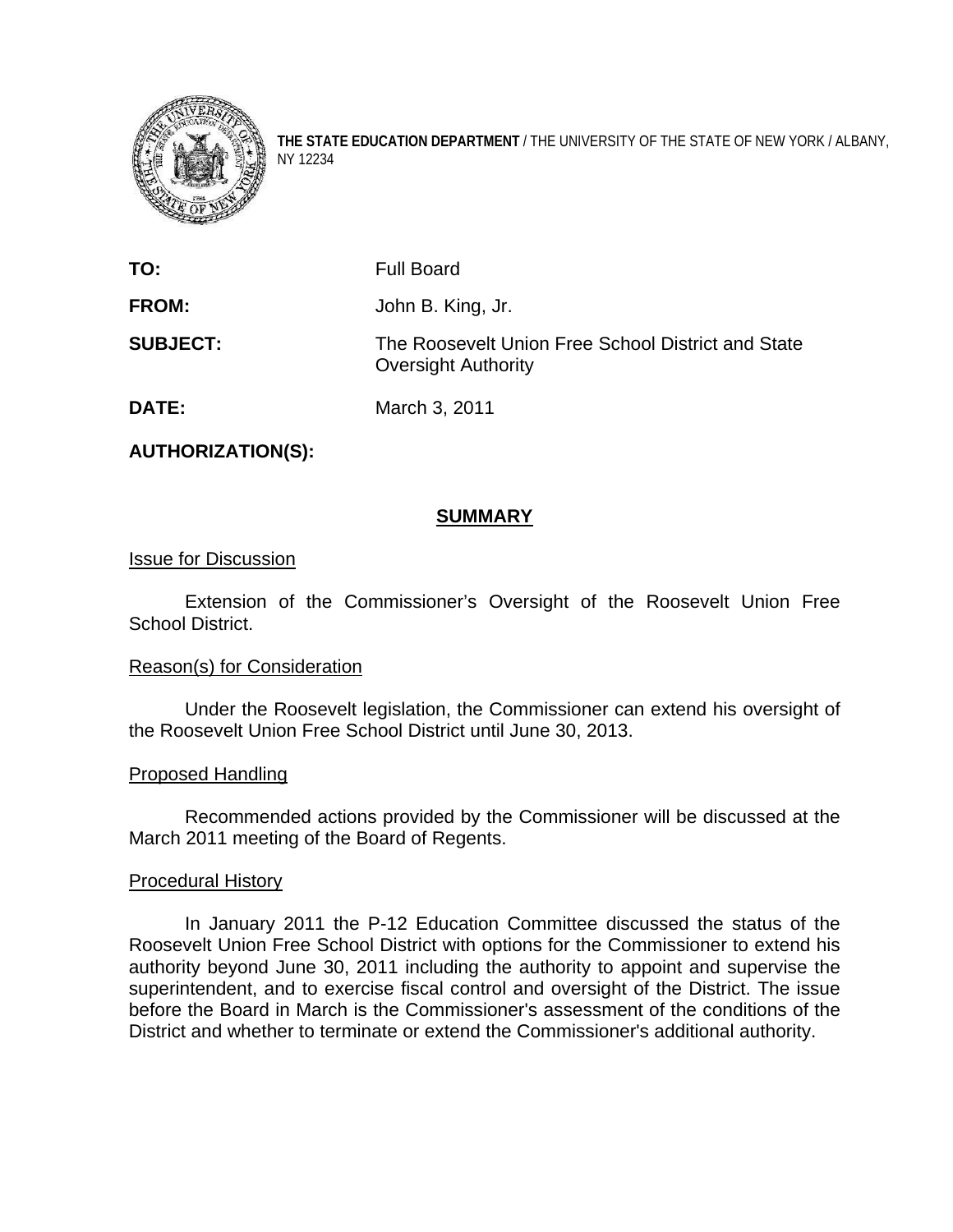### **Background Information**

State takeover legislation and impact - Chapter 33 of the Laws of 2002 (later amended by Chapter 72 of the Laws of 2002) provided for State oversight of the Roosevelt Union Free School District by the Board of Regents and Commissioner with the following authority in relation to three major areas:

1. Removal of the board of education and the appointment of an interim board of education by the Board of Regents - the full board was replaced in 2002 and there is currently one remaining Regents appointee on the interim board who will serve through the remainder of the current school year.

**Assessment**: Legislative requirements have been satisfied and the transition to a fully elected board will be complete with the upcoming school board election.

2. Appointment of the Superintendent of Schools and other administrative appointments - the current superintendent is in his  $4<sup>th</sup>$  year of service and was evaluated by the Commissioner on September 22, 2010. As a result of this evaluation, the superintendent's contract was extended through June 30, 2011.

**Assessment:** While the District has established stability in the superintendency and has appointed a high school principal who stakeholders describe as effective, the District still needs to demonstrate significant improvement in student achievement (see Appendix A for achievement data); needs to provide an approvable School Improvement Grant application and needs to continue its progress in accurate data collection and reporting. In light of these continuing challenges related to the District's academic program, the Commissioner and Department staff have determined that the District has not demonstrated sufficient improvement to warrant termination of the Commissioner's oversight of the Superintendent and the District's educational program at this time.

3. Fiscal Oversight - Appointment of a Fiscal Administrator - a new fiscal administrator was appointed on July 1, 2010, based on the scope of duties set forth by law and the Commissioner. The fiscal administrator provides progress reports to the Department on a monthly basis. Further, the Department required and the District has submitted a five-year fiscal plan.

**Assessment:** While the district has made considerable progress in the management of its fiscal resources, there is an ongoing need for strong fiscal administration and accountability to ensure district stability to meet the challenges of the current and upcoming school years, particularly the loss of six million dollars in State aid in the current year and the projected loss in the 2011- 12 year.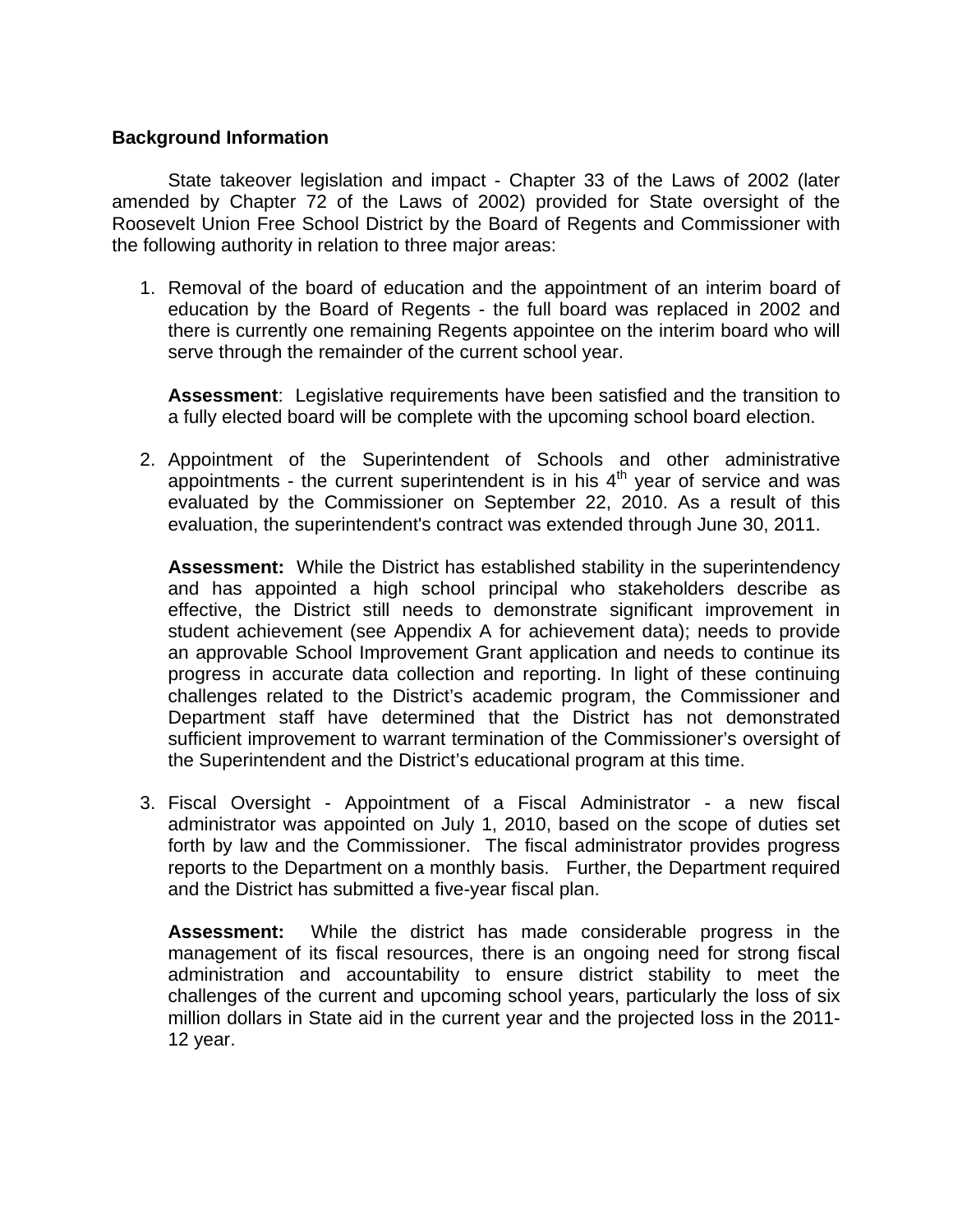# Recommendation

It is recommended that the Board of Regents endorse the Commissioner's continued oversight of the District until at least June 30, 2012 through the following actions:

- Periodic visitation of the District and continued monitoring of the board of education by the Commissioner and/or his designee(s) with quarterly reports to the Board of Regents;
- Extension of the Superintendent's contract for an additional year in accordance with the terms and conditions therein and relevant provisions of law;
- Monitoring the implementation of Education Law §3012-c (Teacher and Principal evaluation system) and provision of technical assistance as needed;
- Provision of technical assistance in the completion of and, if approved, implementation of a School Improvement Grant at the high school.
- Provision of technical assistance in the collection and reporting of district and school level data.
- Continue the fiscal oversight authority, including the appointment of a fiscal administrator, until June 30, 2012 with an option for a one year extension. The fiscal administrator will continue to provide progress reports to the Department on a quarterly basis.

Prior to June 30, 2012, the Commissioner will re-evaluate the District's fiscal and academic progress and make an assessment whether to recommend to the Board of Regents that his oversight should be further extended for an additional year, until June 30, 2013.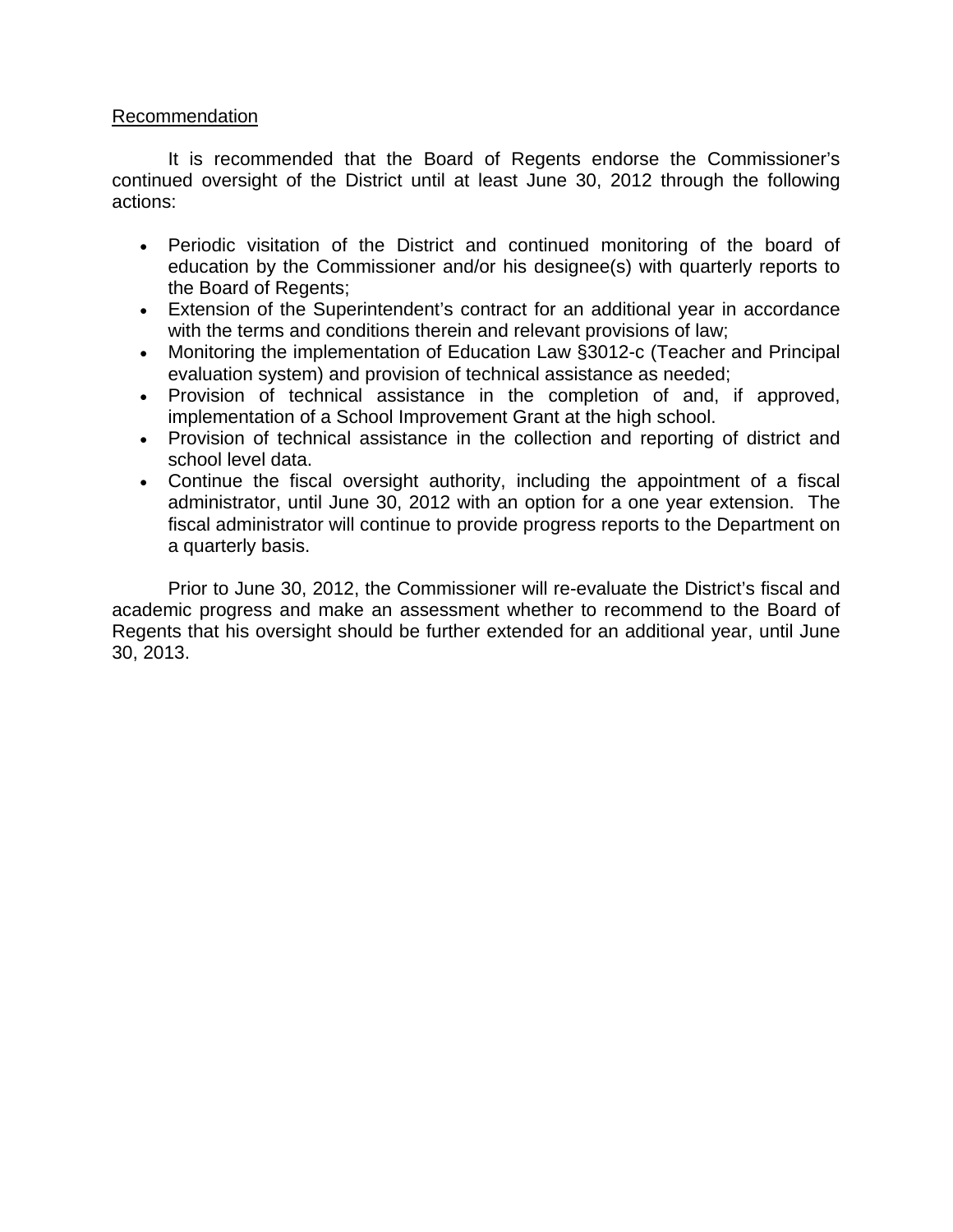# **Appendix A**

# **Percentage of Students in Roosevelt CSD Scoring at or Above Level 3 on Grades 3- 8 ELA and Math Exams**

|       | <b>ELA</b>      |              |                 |              |                 |              |  |  |
|-------|-----------------|--------------|-----------------|--------------|-----------------|--------------|--|--|
| Grade | 2007 - 2008     |              | 2008 - 2009     |              | $2009 - 2010*$  |              |  |  |
|       | <b>District</b> | <b>State</b> | <b>District</b> | <b>State</b> | <b>District</b> | <b>State</b> |  |  |
| 3     | 77              | 70           | 76              | 76           | 34              | 55           |  |  |
| 4     | 81              | 71           | 86              | 77           | 34              | 57           |  |  |
| 5     | 85              | 78           | 89              | 82           | 34              | 52           |  |  |
| 6     | 65              | 67           | 72              | 81           | 34              | 54           |  |  |
| 7     | 60              | 70           | 61              | 80           | 27              | 50           |  |  |
| 8     | 42              | 56           | 60              | 69           | 35              | 51           |  |  |
|       | <b>MATH</b>     |              |                 |              |                 |              |  |  |
| Grade | 2007 - 2008     |              | 2008 - 2009     |              | $2009 - 2010*$  |              |  |  |
|       | <b>District</b> | <b>State</b> | <b>District</b> |              |                 |              |  |  |
|       |                 |              |                 | <b>State</b> | <b>District</b> | <b>State</b> |  |  |
| 3     | 90              | 90           | 90              | 93           | 41              | 59           |  |  |
| 4     | 87              | 84           | 90              | 87           | 42              | 64           |  |  |
| 5     | 89              | 83           | 94              | 88           | 39              | 65           |  |  |
| 6     | 67              | 79           | 58              | 83           | 11              | 61           |  |  |
| 7     | 52              | 79           | 60              | 87           | 17              | 62           |  |  |

Based on new proficiency standards